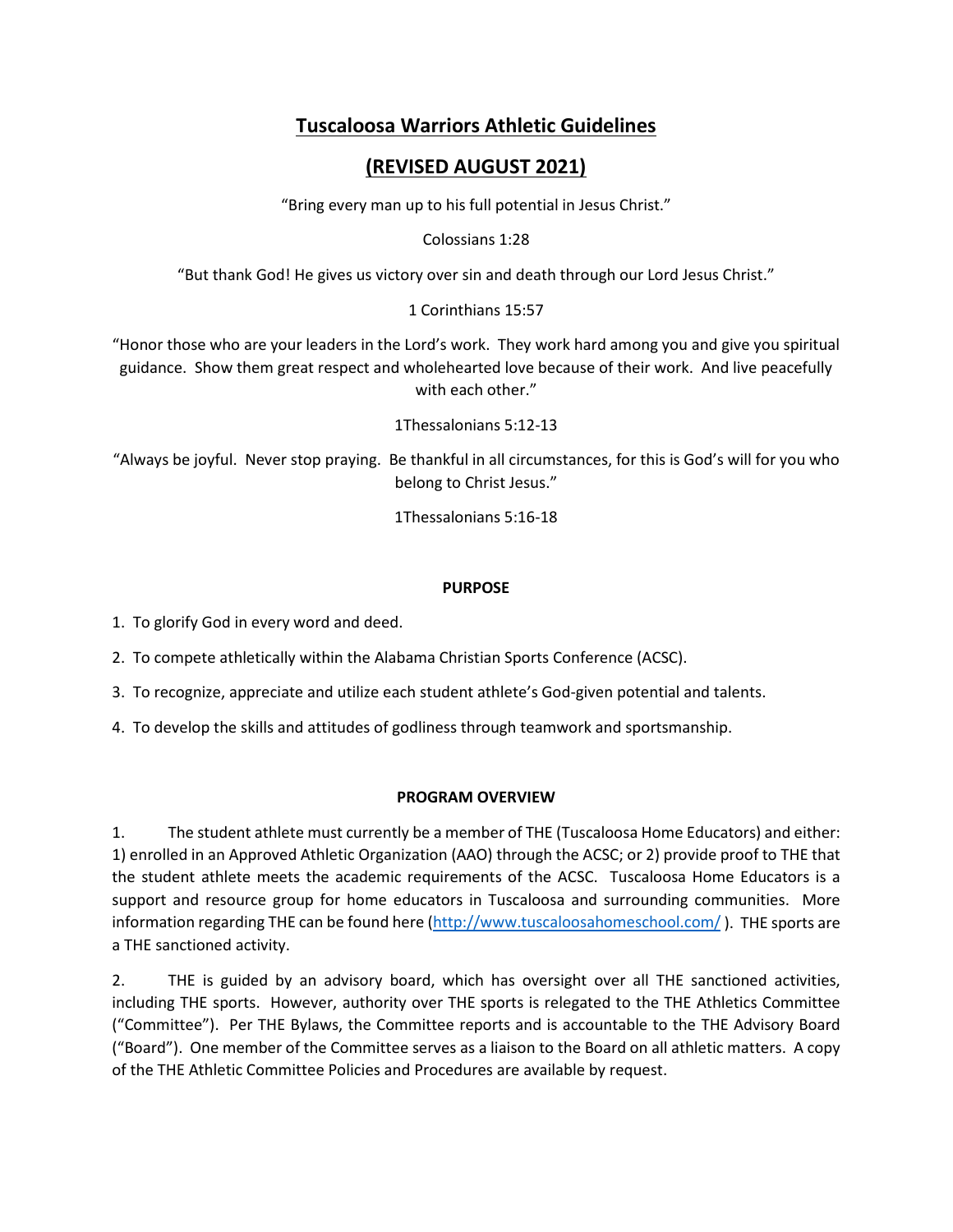3. The Committee members are selected by the Committee and serve until resignation or until replaced. The current members of the Committee are:

Kris Sodergren (conference liaison) Neil Reynolds (assistant AD for volleyball) Katie Reynolds (assistant AD for volleyball) Elizabeth Chandler (assistant AD for softball) Grace Mancil (assistant AD for basketball and Advisory Board liaison) Clint Mancil (assistant AD for basketball)

4. The Athletic Director ("AD") is selected the by Board. The AD reports to the Committee. The AD is responsible for the "day to day" operations of all THE sports but should delegate such duties to a coordinator for each sport. The AD should not serve as head coach or assistant coach of any THE sports team, absent express permission from the Committee and only under unusual circumstances.

5. The AD shall select a coordinator for each sport to assist with the fulfillment of their duties. The coordinator is accountable directly to the AD.

6. Coaches are selected by the AD (using the guidelines set out in the THE Athletic Committee Policies and Procedures). All coaches shall undergo background checks. To be eligible to coach, all coaches must sign THE's Coaching Agreement and abide by its terms. A copy of the THE's Coaching Agreement will be made available to any athlete or parent upon request to the AD. Coaches must also follow all THE and ACSC policies and procedures. Each team shall have one head coach and (to the extent possible) at least one assistant coach.

7. For any time period when the AD position is vacant, the Committee shall serve as acting AD, and the Committee has authority to act as AD in the manner it deems appropriate including, but not limited to, relegating AD duties for a particular sport or responsibility to particular member(s) of the Committee.

### **ATHLETE/ PARENT RESPONSIBILITIES AND EXPECTATIONS**

### 1. Rosters/Positions/Playing Time/Practice.

a. Student athletes under the age of 16 by August 1 will be eligible to play on the junior varsity (JV) team, and in some cases, varsity (V). A student athlete that is over the age of 16 on August 1 will be required to play V only. Student athletes that are eligible under conference rules to play both JV and V may be placed on either the JV roster, the V roster, or both. All roster decisions will be made by the head coach, whose decision will be final. However, a head coach may solicit input from the AD if desired. It is the coach's decision to include or exclude any player from the team roster. The coach's decision may be based on factors other than athletic ability.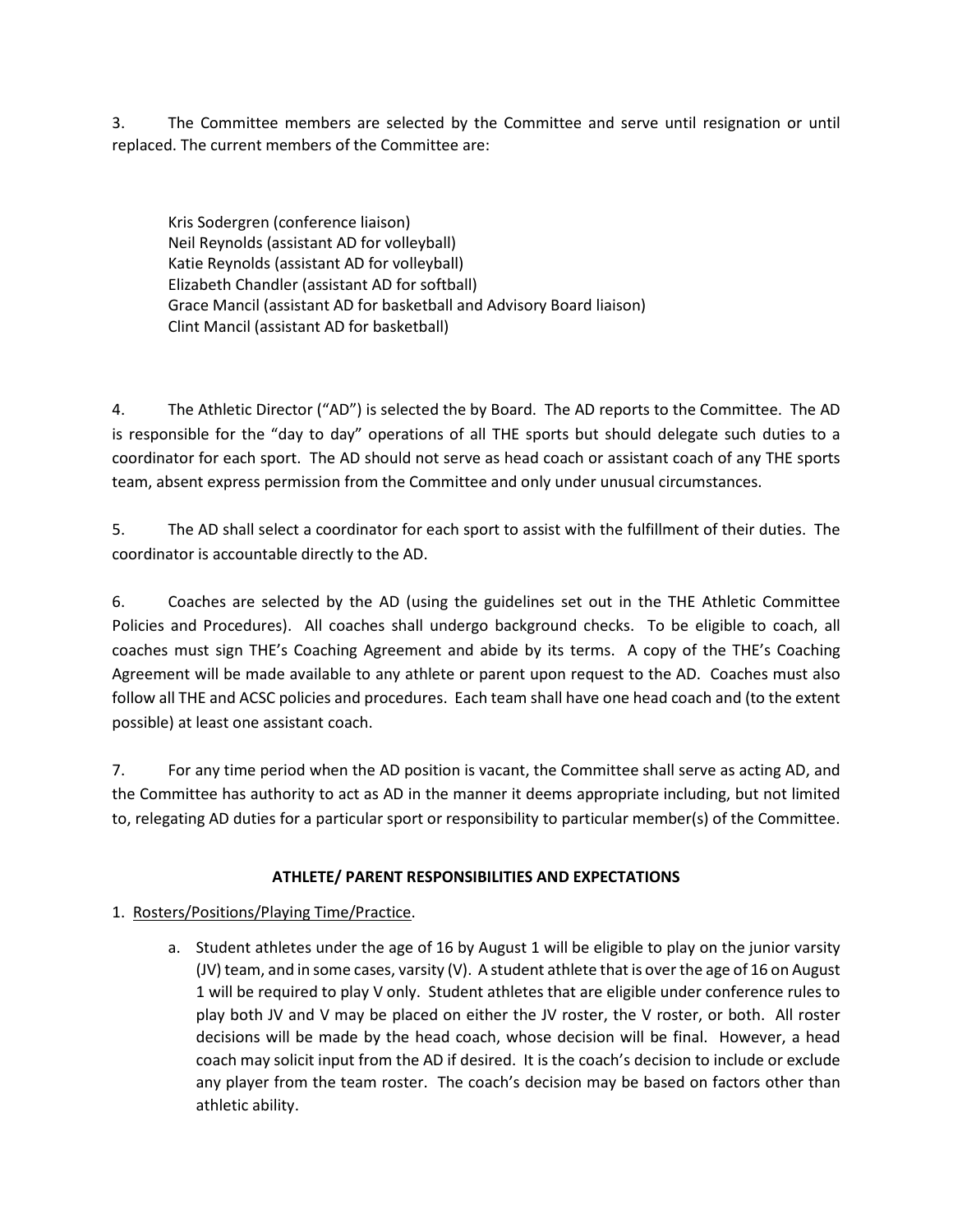- b. Rosters for games are limited to a maximum number of athletes, which varies from sport to sport. The maximum number of athletes is determined by conference rules. If necessary, tryouts will be conducted to determine the final roster(s) (including varsity and JV) for any sport. All roster decisions, will be made by the head coach, whose decision will be final. However, a head coach may solicit input from the AD if desired.
- c. Roster additions/subtractions after the season has started will be determined by the head coach, subject to conference rules. Coaches' decisions will be final. However, a head coach may solicit input from the AD if desired.
- d. Positions are determined by the head coach, whose decision will be final. However, a head coach may solicit input from the AD if desired.
- e. Playing time is determined by the head coach, whose decision will be final. However, a head coach may solicit input from the AD if desired. No athlete is guaranteed any playing time. However, athletes can expect that coaches will make a good faith attempt to provide playing time to as many athletes as possible.
- f. Student athletes will not be permitted to change from varsity to JV (or vice versa) after rosters have been established at the beginning of the season. The only exception to this will be in the case of injury or other loss of roster players. This would be a coaching decision.
- g. In the discretion of the head coach, any practice may be closed to team parents, siblings, and other visitors that are not players, coaches, or athletic administrators.

2. Be aware that coaches and athletic administrators are encouraged to build relationships with student athletes and their families. We will help parents hold athletes accountable for the character choices and moral integrity displayed during sporting events.

3. Furnish the required participation and uniform fees.

4. Complete and submit an Athletic Packet to the coach or the AD which includes: a copy of these Guidelines signed by each athlete and, at least, one parent/legal guardian, physical form (completed by a doctor), copy of birth certificate, THE registration and release, liability waiver (ACSC release), concussion form, transportation liability release form, THE member form, THE membership fee paid, and any other document that may be required by the AD in its discretion.

5. Agree to abide by the Tuscaloosa Warriors Code of Conduct and respond respectfully to coaches and other adults.

- Be punctual at practices and game times. A good rule to follow is "Early is on time and on time is late."
- Show respect and cooperation with all coaches, officials, and other team members.
- Maintain a high standard of personal conduct. (i.e. no drugs, alcohol, tobacco, vaping, juul, use of profanity)
- Commit to the time required to attend and participate in all scheduled practices and games. If a student athlete is unable to attend a practice or game, it is the responsibility of the student athlete to inform the head coach ahead of time.
- Fully cooperate with the expectations of the coaches.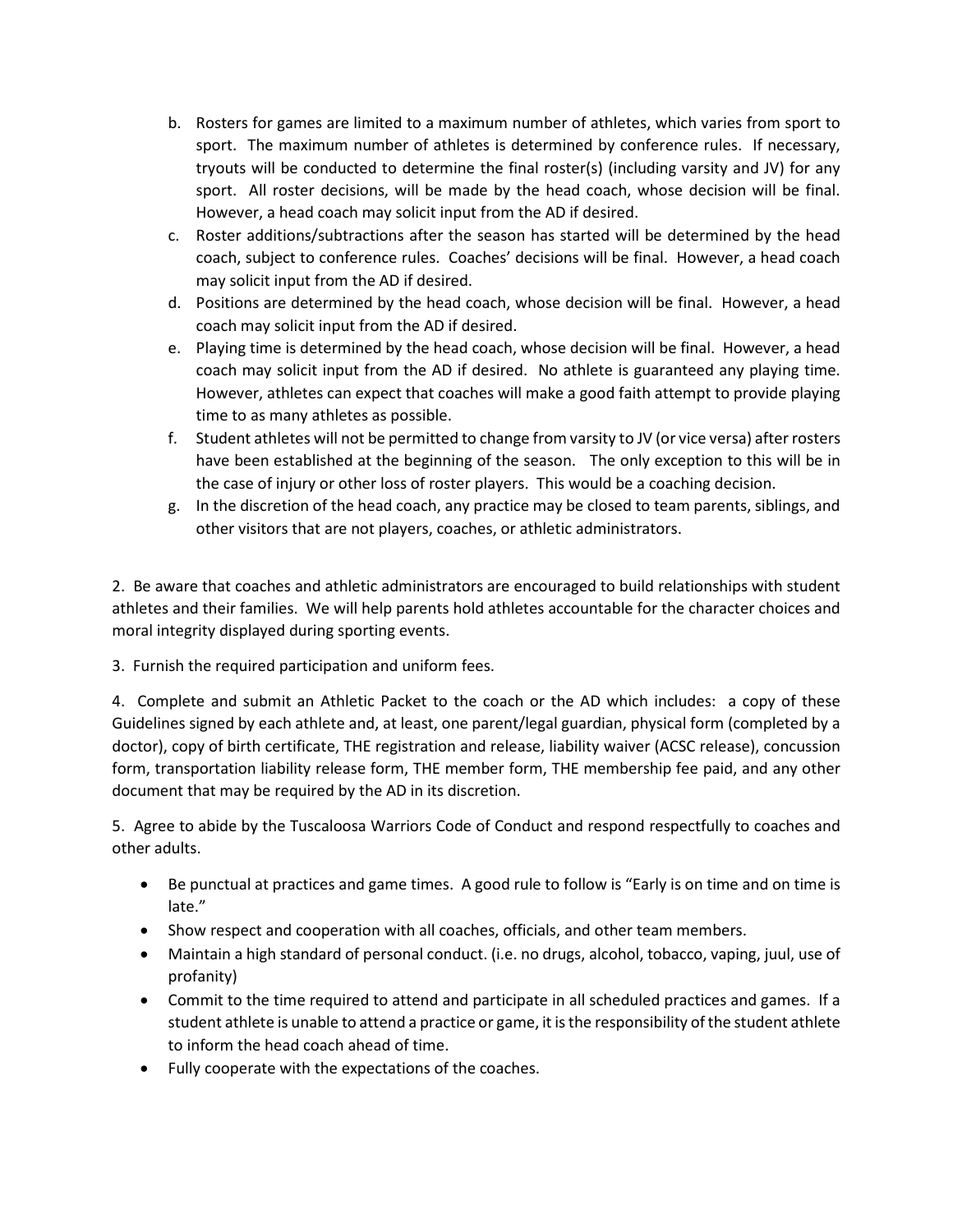6. Respectfully accept coaching decisions regarding positions, roster make-up, playing time, and practice times and structure, etc. Coaches' decisions regarding these issues will be final. However, a head coach may solicit input from the AD if desired.

7. Commit to a complete season of teamwork. Once teams are determined, all athletes are expected to fulfill their commitment to the team from pre-season conditioning until post-season play is completed.

8. Players and parents can expect the following from the coaches and all athletic administrators:

- a. Be a positive role model for the athletes (II Timothy 2:2);
- b. Refrain from making harshly critical comments and instead address athletes and parents as image bearers of God (Genesis 1:27);
- c. Refrain from using profanity and will have that same expectation of the athletes (Proverbs 21:23);
- d. Speak only encouragement to opposing teams and will honor God in all dealings with opposing coaches (Ephesians 4:29);
- e. Teach athletes to respect all authorities (including opposing coaches, game officials, etc. (Romans 13:1);
- f. Accept personal responsibility for the behavior of him/her self and the athletes under their charge;
- g. Comply with all policies and procedures put in place by THE and ACSC;
- h. Will endeavor to develop the athletic skills of all players on their team.

9. All players and parents will adhere to the "24 hour" rule. The 24 hour rule means that players and parents will wait at least 24 hours from the end of any game or match to approach the coach or assistant coach with complaints/issues/problems, etc.

10. Understand that violation of any of these rules may result in discipline within the discretion of the head coach and, if needed, the AD. Such discipline may include reprimand, suspension, expulsion from the program, or such other appropriate action as determined by head coach, the AD, and the Committee. Any decision of the Committee will be final, subject to appeal and review by the Board. In addition, any player that violates these rules may be banned from any THE Warrior sponsored activity, such as practices, games, etc.

11. The family of a student-athlete must be a member in good standing of Tuscaloosa Home Educators.

12. If a student-athlete voluntarily withdraws from a team during the season there will be a review process before he/she can participate in another sport during the same academic year. The AD and the Committee members, with input as needed from the relevant head coach and assistant coaches, will gather information on the circumstances which led to the withdrawal and grant or withhold permission for that student-athlete to participate in the new sport.

13. If THE does not offer a sport, the student-athlete may play for another non-ACSC school in the sport not offered by THE only. The student-athlete may not play for a non-ACSC school in a sport offered by THE. (e.g. THE does not currently offer football so student-athletes may play football for another school. THE does offer basketball so a student-athlete may not play basketball for a non-ACSC school.) Student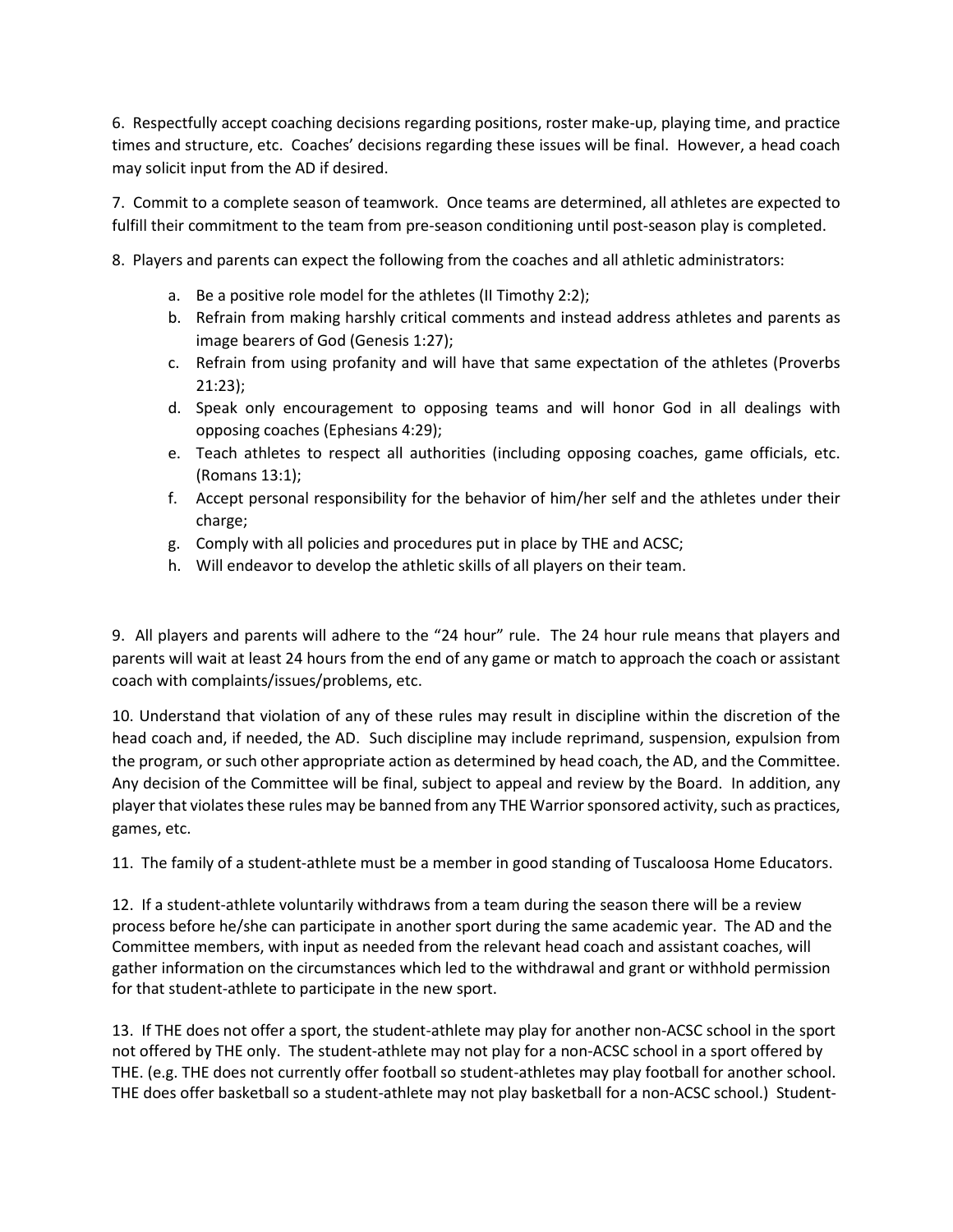athletes who choose to do this are governed by the rules and regulations of the non-ACSC school and THE will have neither governance nor liability for the student-athlete in that sport. If a student-athlete plays one sport for THE, they may not play for another ACSC school in any sport for that academic year.

#### **PARENTAL RESPONSIBILITIES**

1. Accept the responsibility of transporting your student athlete to and from all scheduled practices, games and athletic events.

2. Volunteer and fulfill the required number of parental jobs necessary for a successful season. These jobs include but are not limited to: work in the concession stand, admission table, clean up detail, score keeping, max preps stat sheets and setting up for games. Failure to serve your appointed times may result in a suspension for your student athlete. Parental team jobs are required by every athlete's family.

3. Parents are responsible for supervision of their other children at all times. Children must not go to the bathroom by themselves, nor are they allowed to run around the gym while a game is going on. Parents will ensure that their children comply with any rules put into place by the gym/field/facility that hosts Warriors athletics events.

4. Present any known and unchangeable schedule conflicts before regular season practice begins. Recognize that once team commitments are made, any absences may result in reduced playing time for the student athlete.

5. Demonstrate a Christian attitude in all Tuscaloosa Warriors athletic settings, including practices, games, travel, post-game meals, and social gatherings. Negative criticism, gossip, or hostile conduct towards athletic administrators, coaches, officials, athletes, families of athletes, or opposing team coaches or athletes may damage the Christian testimony of Tuscaloosa Warriors and will not be tolerated. Repeated violations of this rule may result in the expulsion of the parent from any athletic activity (ex: games, practices, meetings, etc.) or the suspension of that parent's student athlete from the team.

6. Provide proper care for student athlete's uniform.

7. Address questions or concerns regarding team management and activities to the head coach. Any questions or concerns regarding program operation/management should be directed to the AD.

8. Understand that violation of any of these rules may result in discipline of the parent's student athlete, within the discretion of the head coach and the AD. Such discipline may include reprimand, suspension, expulsion from the program, or such other appropriate action as determined by head coach, the AD, and the Committee. In addition, any parent that violates these rules may be banned from any THE Warrior sponsored activity, such as practices, games, etc.

9. Give THE and THE Warriors athletic programs, and any and all representatives of the same, the right and permission to use and/or publish photographs of my child for art and promotional purposes including but not limited to, advertising, publicity, commercial or display of use. I also authorize my child's photos to be posted on social media, such as Facebook, Twitter, and website page.